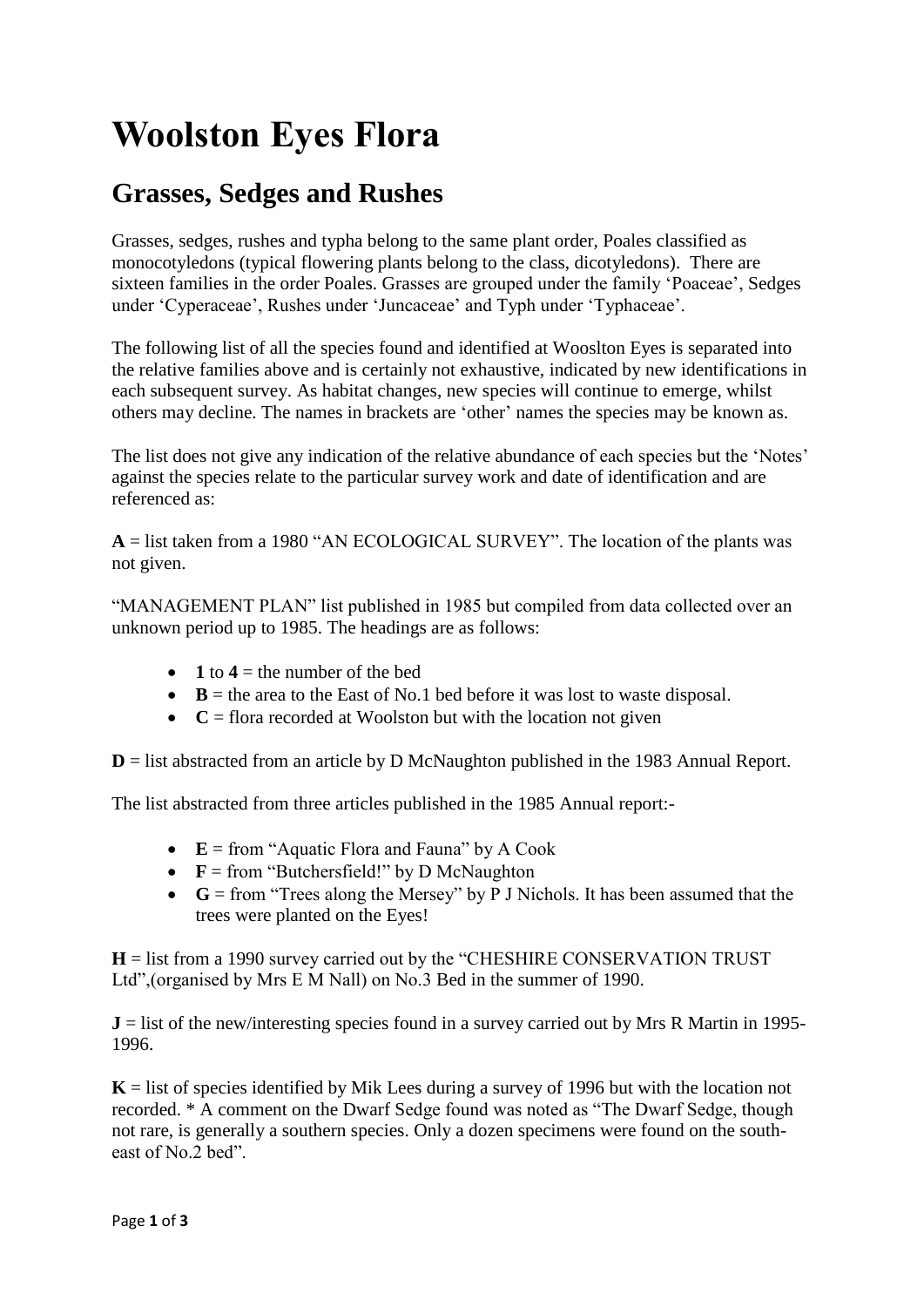## **List of the Grasses identified on Woolston Eyes from 1980 to 1996**

#### **Order: Poales Family: Poaceae**

|                | <b>Grass Species</b>     | <b>English Name</b>           | <b>Notes</b>  |
|----------------|--------------------------|-------------------------------|---------------|
| $\mathbf{1}$   | Agropyrum repens         | <b>Couch Grass</b>            | A234H         |
| $\overline{2}$ | Agrostis canina          | <b>Brown Bent Grass</b>       | A34HK         |
| 3              | Agrosti capillaris       | <b>Common Bent Grass</b>      | A34HK         |
|                | (Agrostis tenuis)        | (Colonial Bent, Browntop)     |               |
| 4              | Agrostis palustris       | <b>Creeping Bent Grass</b>    | AK            |
|                | (Agrostis stolonifera)   | (Fiorin                       |               |
| 5              | Aira praecox             | <b>Early Hair-grass</b>       | К             |
|                | (Aspris praecox)         |                               |               |
| 6              | Alopecurus pratensis     | <b>Meadow Fox-Tail Grass</b>  | A34HK         |
| 7              | Anisantha sterilis       | <b>Barren Brome</b>           | К             |
|                | (Bromus sterilis)        |                               |               |
| 8              | Anthoxanthum odoratum    | <b>Sweet Vernal-grass</b>     | К             |
| 9              | Arrhenatherum elatius    | <b>False Oat</b>              | A34HK         |
| 10             | <b>Bromus hordeaceus</b> | <b>Common Soft-brome</b>      | К             |
| 11             | Calamogroatia epigeios   | <b>Wood Reed-grass</b>        | К             |
|                |                          | (Bushgrass)                   |               |
| 12             | Cynosurus cristatus      | <b>Crested Dog's-tail</b>     | K             |
| 13             | Dactylis glomerata       | <b>Cocks-Foot</b>             | A34HK         |
| 14             | Deschampsia caespitosa   | <b>Tufted Hair-grass</b>      | A34K          |
| 15             | Deschampsia flexuosa     | <b>Wavy hair-grass</b>        | К             |
| 16             | Festuca arundinacea      | <b>Tall Fescue</b>            | К             |
|                | (Lolium arundinaceum)    |                               |               |
| 17             | Festuca ovina            | <b>Sheep's Fescue</b>         | К             |
| 18             | Festuca pratensis        | <b>Meadow Fescue</b>          | К             |
| 19             | Festuca rubra            | <b>Red Fescue</b>             | <b>CK</b>     |
| 20             | Glyceria fluitans        | <b>Floating Sweet-grass</b>   | К             |
| 21             | Glyceria maxima          | <b>Reed Sweet-grass</b>       | A4H           |
|                |                          | (Reed Mannagrass)             |               |
| 22             | <b>Holcus lanatus</b>    | <b>Yorkshire Fog</b>          | A3HK          |
|                |                          | (Meadow Soft Grass)           |               |
| 23             | <b>Holcus mollis</b>     | <b>Creeping Soft Grass</b>    | К             |
| 24             | Lolium multiflorum       | <b>Italian Rye-Grass</b>      | A3HK          |
| 25             | Lolium perenne           | <b>Perennial Rye-Grass</b>    | A34HK         |
|                |                          | (Common Rye-Grass)            |               |
|                |                          | (Common Cat's-Tail Grass)     |               |
| 26             | Phalaris arundinacea     | <b>Reed Canary Grass</b>      | A3HK          |
| 27             | Phleum pratense          | <b>Timothy</b>                | A3HK          |
| 28             | Phragmites australis     | <b>Common Reed</b>            | <b>A123HK</b> |
|                | (Phragmites communis)    |                               |               |
| 29             | Poa annua                | <b>Annual Meadow Grass</b>    | A4K           |
| 30             | Poa pratenis             | <b>Smooth Meadow Grass</b>    | <b>ACHK</b>   |
| 31             | Poa trivialis            | <b>Rough Meadow Grass</b>     | НK            |
| 32             | Vulpia bromoides         | <b>Squirrel-tailed Fescue</b> | К             |
|                |                          | (Brome Fescue)                |               |